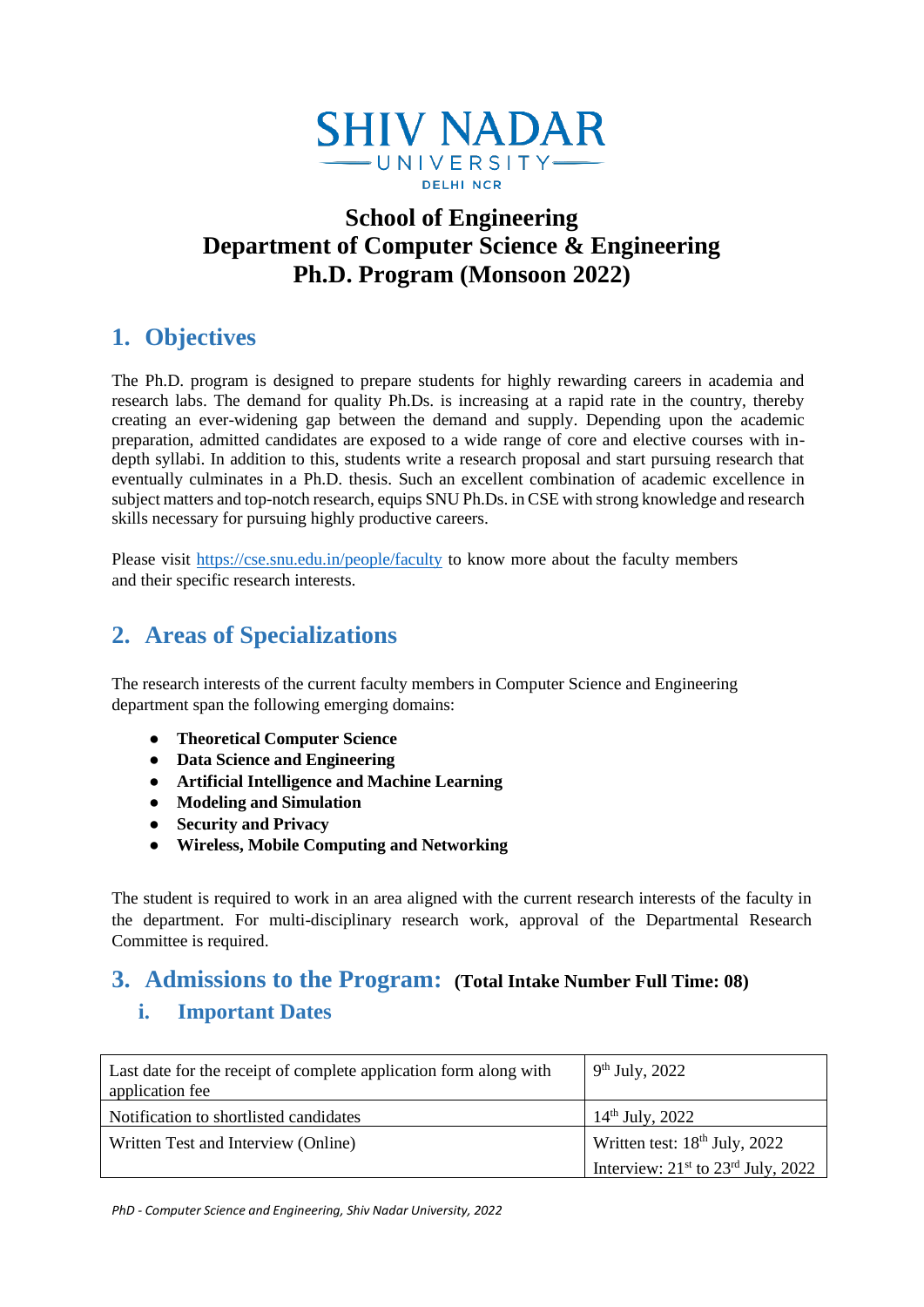| <b>Declaration of Results</b> | 2022<br>26 <sup>th</sup><br>July |
|-------------------------------|----------------------------------|
|-------------------------------|----------------------------------|

## **ii. Minimum Eligibility Criteria**

**Educational Qualification**

#### *Ph.D. Computer Science and Engineering – (Full Time / Part Time\*)*

- ME / M.Tech. in CSE or equivalent in the relevant discipline from a recognized Technical Institute or University with 60% marks or 6.5 CGPA in qualifying degree. **OR**
- BE / B. Tech. in CSE or equivalent OR MCA/M.Sc. (CS/ IT/ ECE/ Mathematics / Physics/ Statistics/ Operational Research) from a recognized Technical Institute or University with 65% marks or 7 CGPA in qualifying degree.

\**The candidate should be working in the area of Computer Science / Information Technology (Industry/Academic Institutions) for a minimum of 2 years and locatedwithin 80 Kms of SNU campus. Candidate is required to produce a No Objection Certificate from the employer.*

**Note:** For Full Time candidates:

- *A valid score in UGC NET/ GATE is preferred.*
- *Valid GATE/NET score should be in the following areas: Computer Science and Information Technology, Engineering Sciences, Mathematics, Statistics, Electronics and Communication Engineering and Electrical Engineering.*
- *Applicants waiting for the qualifying examination results are also eligible to apply.*

**For clarification, contact** [simple.sharma@snu.edu.in](mailto:simple.sharma@snu.edu.in) OR [divya.lohani@snu.edu.in](mailto:divya.lohani@snu.edu.in)

### **iii. Selection Process**

Eligibility criteria mentioned above is the minimum requirement. Online written test followed by an interview for shortlisted candidates (in the written test) will be held on the dates mentioned above. Final selections will be based on past academic performance, written examination and interview.

### **iv. Syllabus for Written Test**

The Syllabus for the written test will be as follows:

- **Logical Ability Test**
- **Mathematical Sciences** Linear Algebra, Probability and Statistics, Calculus, Discrete Mathematics, Elements of Optimization, Elements of Combinatorics, Elements of Number Theory
- **Computer Science** Programming, Data Structures and Algorithms

## **4. Fees Structure, Fee Waivers and Assistantships**